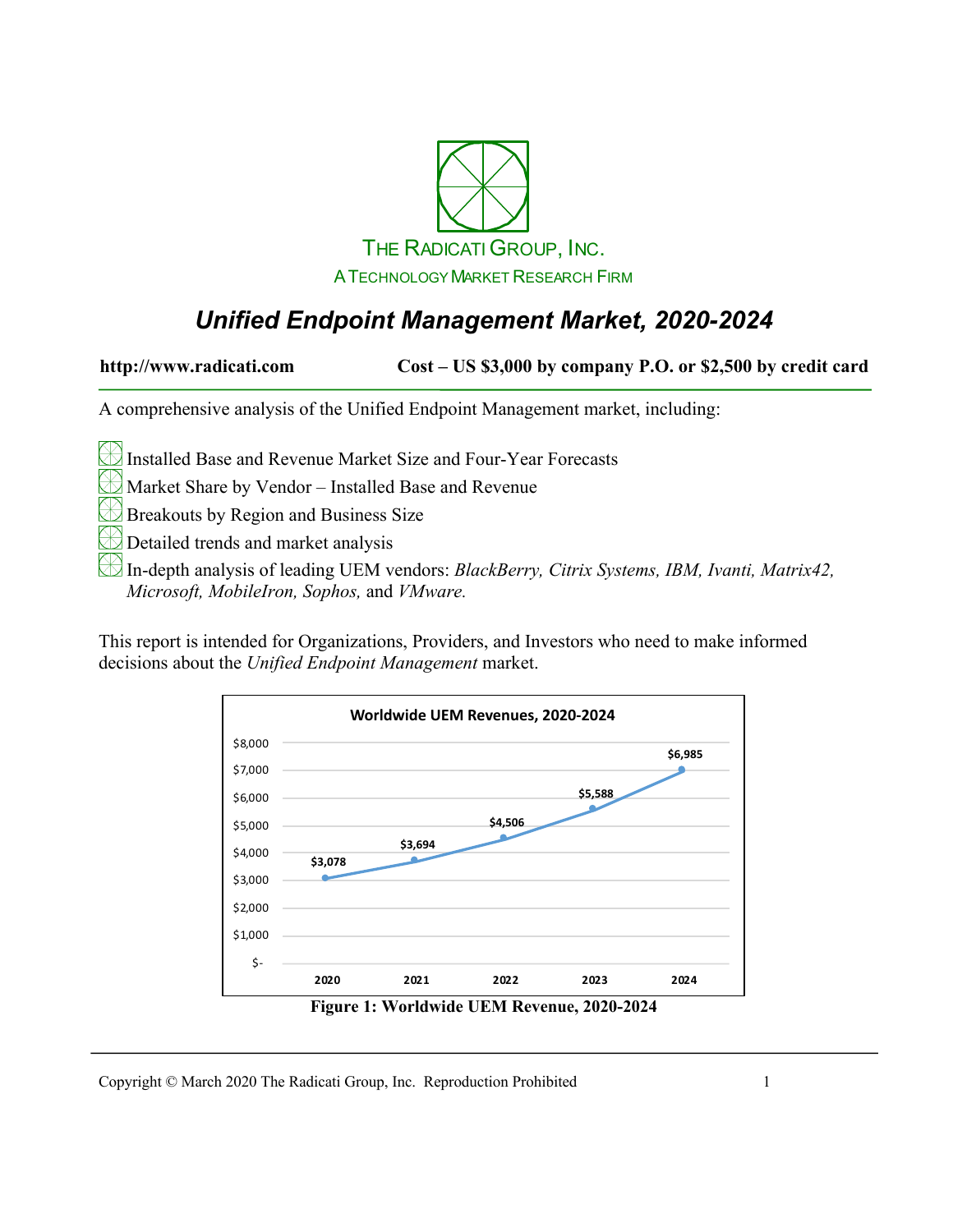# **TABLE OF CONTENTS**

| <b>CHAPTER TWO - UNIFIED ENDPOINT MANAGEMENT VENDORS  24</b> |    |
|--------------------------------------------------------------|----|
|                                                              |    |
|                                                              |    |
|                                                              |    |
|                                                              |    |
|                                                              |    |
|                                                              |    |
|                                                              | 41 |
|                                                              | 45 |
|                                                              | 48 |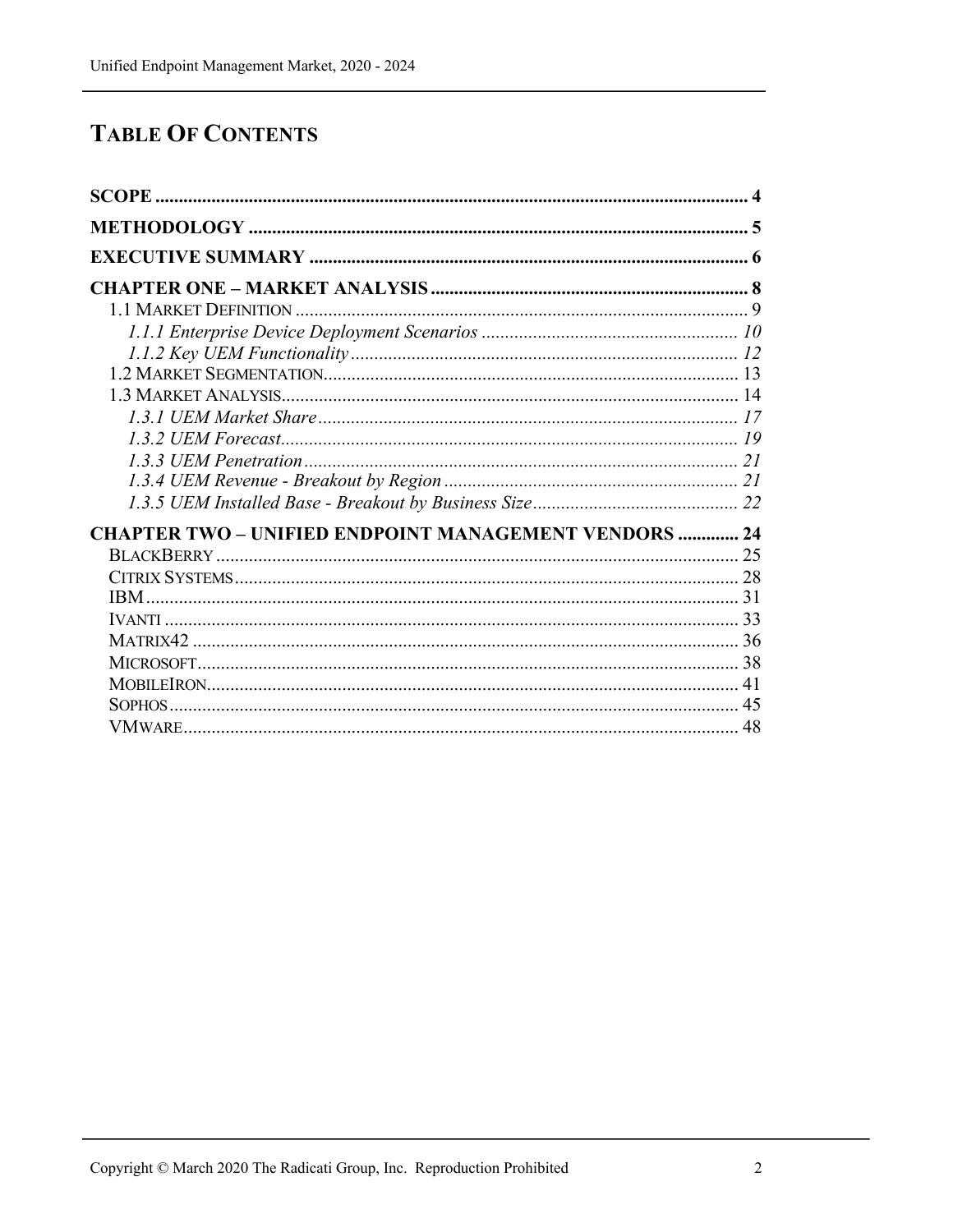#### **LIST OF FIGURES**

### **LIST OF TABLES**